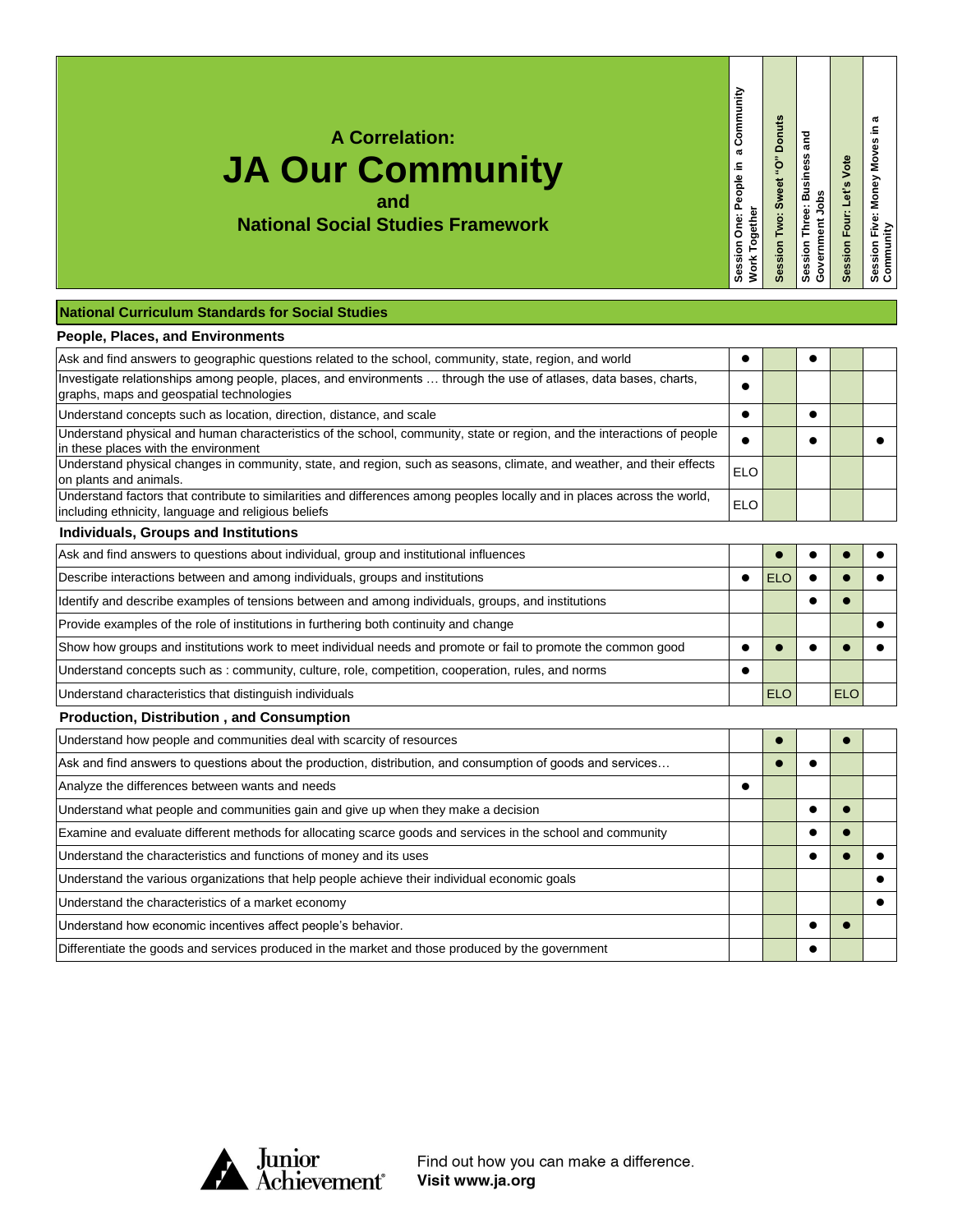| <b>A Correlation:</b><br><b>JA Our Community</b><br>and<br><b>National Social Studies Framework</b>                     | Community<br>$\boldsymbol{\varpi}$<br>Session One: People in<br><b>Nork Together</b> | <b>Donuts</b><br>ű,<br>Sweet<br>Session | and<br><b>Session Three: Business</b><br>obs<br>Government | Vote<br>et's<br>Four:<br>Session | .<br>Ei⊻<br>Session Five<br>Community |
|-------------------------------------------------------------------------------------------------------------------------|--------------------------------------------------------------------------------------|-----------------------------------------|------------------------------------------------------------|----------------------------------|---------------------------------------|
| <b>Civic Ideals and Practices</b>                                                                                       |                                                                                      |                                         |                                                            |                                  |                                       |
| Ask and find answers to questions about how to plan for action with others to improve life in the school, community and |                                                                                      |                                         |                                                            |                                  |                                       |

| Ask and find answers to questions about how to plan for action with others to improve life in the school, community, and<br>bevond                              |  |        |  |
|-----------------------------------------------------------------------------------------------------------------------------------------------------------------|--|--------|--|
| Identify and exercise the rights and responsibilities of citizens                                                                                               |  |        |  |
| Analyze how specific policies or citizen behaviors reflect ideals and practices consistent with democratic ideals                                               |  |        |  |
| Evaluate positions about an issue based on the evidence and arguments provided, and describe the pros, cons, and<br>consequences of holding a specific position |  |        |  |
| Develop a position on a school or local issue, and defend it with evidence                                                                                      |  |        |  |
| Examine the influence of citizens and officials on policy decisions                                                                                             |  |        |  |
| $\blacksquare$ . One of the distribution of the distribution of the distribution of the contract of the $\ell$                                                  |  | 0.0010 |  |

ELO- Standard is supported by an extended learning opportunity. The state of the standard is supported by an extended learning opportunity.



Find out how you can make a difference.<br>Visit www.ja.org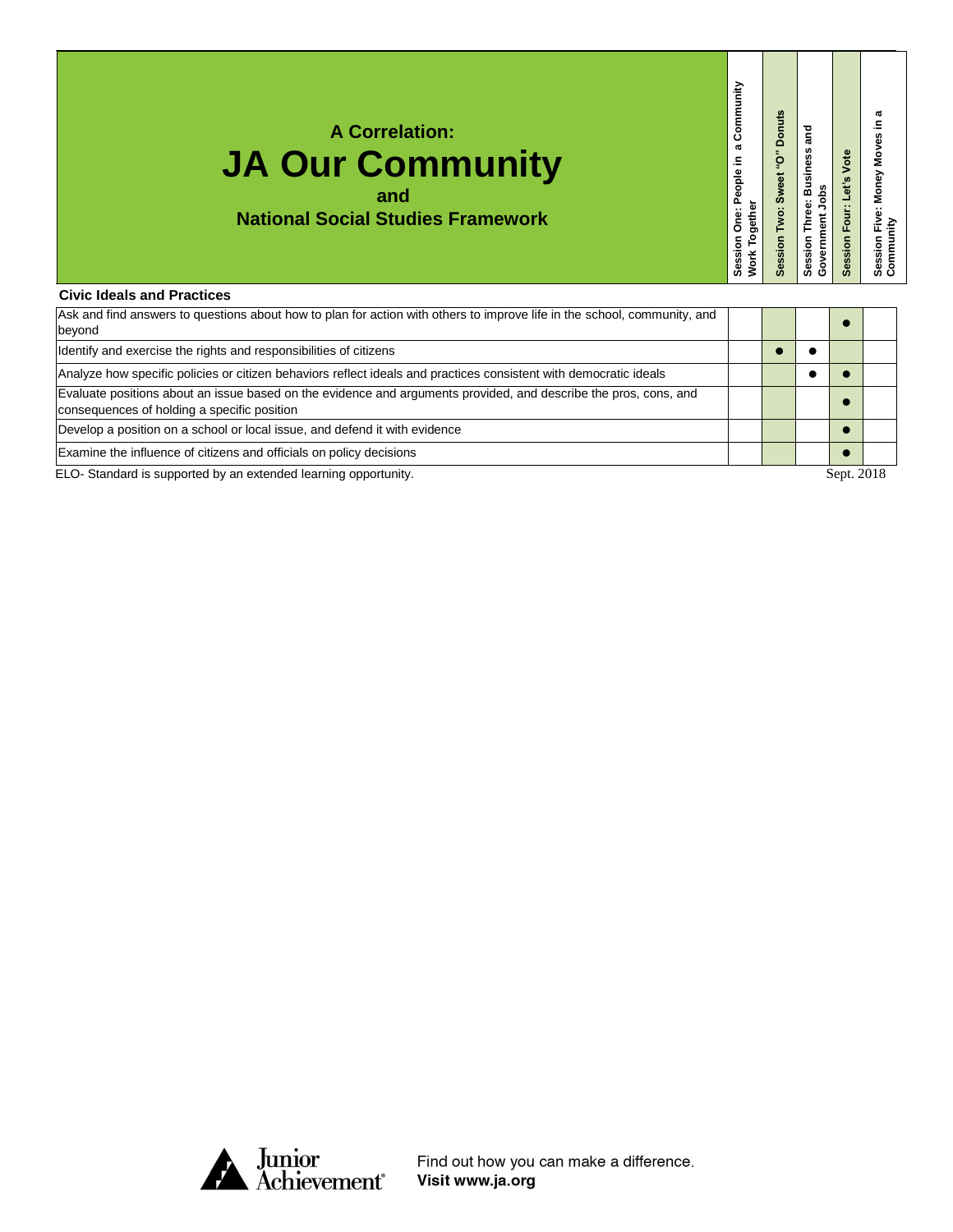| <b>A Correlation:</b><br><b>JA Our Community</b><br><b>National Social Studies Standards</b>                                                            | Community Work Togethe<br>æ<br>Session One: People in | Session Two: Sweet "O"<br><b>Donuts</b> | Session Three: Business<br>Government Jobs<br>ang | Session Four: Let's Vote | Session Five: Money Moves in a<br>Community |
|---------------------------------------------------------------------------------------------------------------------------------------------------------|-------------------------------------------------------|-----------------------------------------|---------------------------------------------------|--------------------------|---------------------------------------------|
| NCSS C3: College, Career, and Civic Life Standards                                                                                                      |                                                       |                                         |                                                   |                          |                                             |
| <b>Civics</b>                                                                                                                                           |                                                       |                                         |                                                   |                          |                                             |
| D2.Civ.1.K-2. Describe roles and responsibilities of people in authority.                                                                               |                                                       |                                         | $\bullet$                                         |                          |                                             |
| D2.Civ.2.K-2. Explain how all people, not just official leaders, play important roles in a community.                                                   | $\bullet$                                             | $\bullet$                               | $\bullet$                                         | $\bullet$                | $\bullet$                                   |
| D2.Civ.3.K-2. Explain the need for and purposes of rules in various settings inside and outside of school.                                              | $\bullet$                                             | $\bullet$                               | $\bullet$                                         |                          | $\bullet$                                   |
| D2.Civ.5.K-2 Explain what governments are and some of their functions                                                                                   |                                                       |                                         | $\bullet$                                         |                          |                                             |
| D2.Civ.6.K-2. Describe how communities work to accomplish common tasks, establish responsibilities, and<br>fulfill roles of authority.                  | $\bullet$                                             |                                         | $\bullet$                                         |                          |                                             |
| D2.Civ.7.K-2. Apply civic virtues when participating in school settings.                                                                                | $\bullet$                                             | $\bullet$                               | $\bullet$                                         | Ō                        |                                             |
| D2.Civ.9.K-2. Follow agreed-upon rules for discussions while responding attentively to others when<br>addressing ideas and making decisions as a group. |                                                       |                                         |                                                   |                          |                                             |
| D2.Civ.10.K-2 Compare personal point of view with others' perspectives                                                                                  |                                                       |                                         |                                                   |                          |                                             |
| <b>Economics</b>                                                                                                                                        |                                                       |                                         |                                                   |                          |                                             |
| D2.Eco.1.K-2. Explain how scarcity necessitates decision making.                                                                                        |                                                       |                                         |                                                   | $\bullet$                |                                             |
| D2.Eco.2.K-2. Identify the benefits and costs of making various personal decisions.                                                                     |                                                       |                                         |                                                   | $\bullet$                |                                             |
| D2.Eco.3.K-2. Describe the skills and knowledge required to produce certain goods and services                                                          | $\bullet$                                             | $\bullet$                               | $\bullet$                                         |                          |                                             |
| D2.Eco.4.K-2. Describe the goods and services that people in the local community produce and those that<br>are produced in other communities.           |                                                       | $\bullet$                               |                                                   |                          |                                             |
| D2.Eco.6.K-2. Explain how people earn income.                                                                                                           | $\bullet$                                             |                                         |                                                   |                          |                                             |
| D2.Eco.7.K-2. Describe examples of costs of production.                                                                                                 |                                                       | $\bullet$                               |                                                   |                          |                                             |
| D2.Eco.9.K-2 Describe the role of banks in an economy                                                                                                   |                                                       |                                         |                                                   |                          | $\bullet$                                   |
| D2.Eco.12.K-2 Describe examples of the goods and services that governments provide                                                                      |                                                       |                                         | ▲                                                 |                          |                                             |
| Geography                                                                                                                                               |                                                       |                                         |                                                   |                          |                                             |
| D2.Geo.1.K-2. Construct maps, graphs, and other representations of familiar places.                                                                     | $\bullet$                                             |                                         | $\bullet$                                         |                          |                                             |
| D2.Geo.2.K-2. Use maps, graphs, photographs, and other representations to describe places and the<br>relationships and interactions that shape them.    | $\bullet$                                             |                                         | $\bullet$                                         |                          |                                             |
| D2.Geo.3.K-2. Use maps, globes, and other simple geographic models to identify cultural and environmental<br>characteristics of places.                 | $\bullet$                                             |                                         | $\bullet$                                         |                          |                                             |
| D2.Geo.4.K-2 Explain how weather, climate, and other environmental characteristics affect people's lives in<br>la place or region.                      | ELO                                                   |                                         |                                                   |                          |                                             |

| D2.Geo.1.K-2. Construct maps, graphs, and other representations of familiar places.                                                                     |            |  |  |
|---------------------------------------------------------------------------------------------------------------------------------------------------------|------------|--|--|
| D2. Geo. 2. K-2. Use maps, graphs, photographs, and other representations to describe places and the<br>relationships and interactions that shape them. |            |  |  |
| D2.Geo.3.K-2. Use maps, globes, and other simple geographic models to identify cultural and environmental<br>characteristics of places.                 |            |  |  |
| $D2.Geo.4.K-2$ Explain how weather, climate, and other environmental characteristics affect people's lives in $ _{ELO} $<br>a place or region           |            |  |  |
| D2.Geo.5.K-2 Describe how human activities affect the cultural and environmental characteristics of places<br>or regions                                | <b>ELO</b> |  |  |
| D2.Geo.6.K-2. Identify some cultural and environmental characteristics of specific places                                                               |            |  |  |
|                                                                                                                                                         |            |  |  |

ELO- Standard is supported by an extended learning opportunity. October 2018